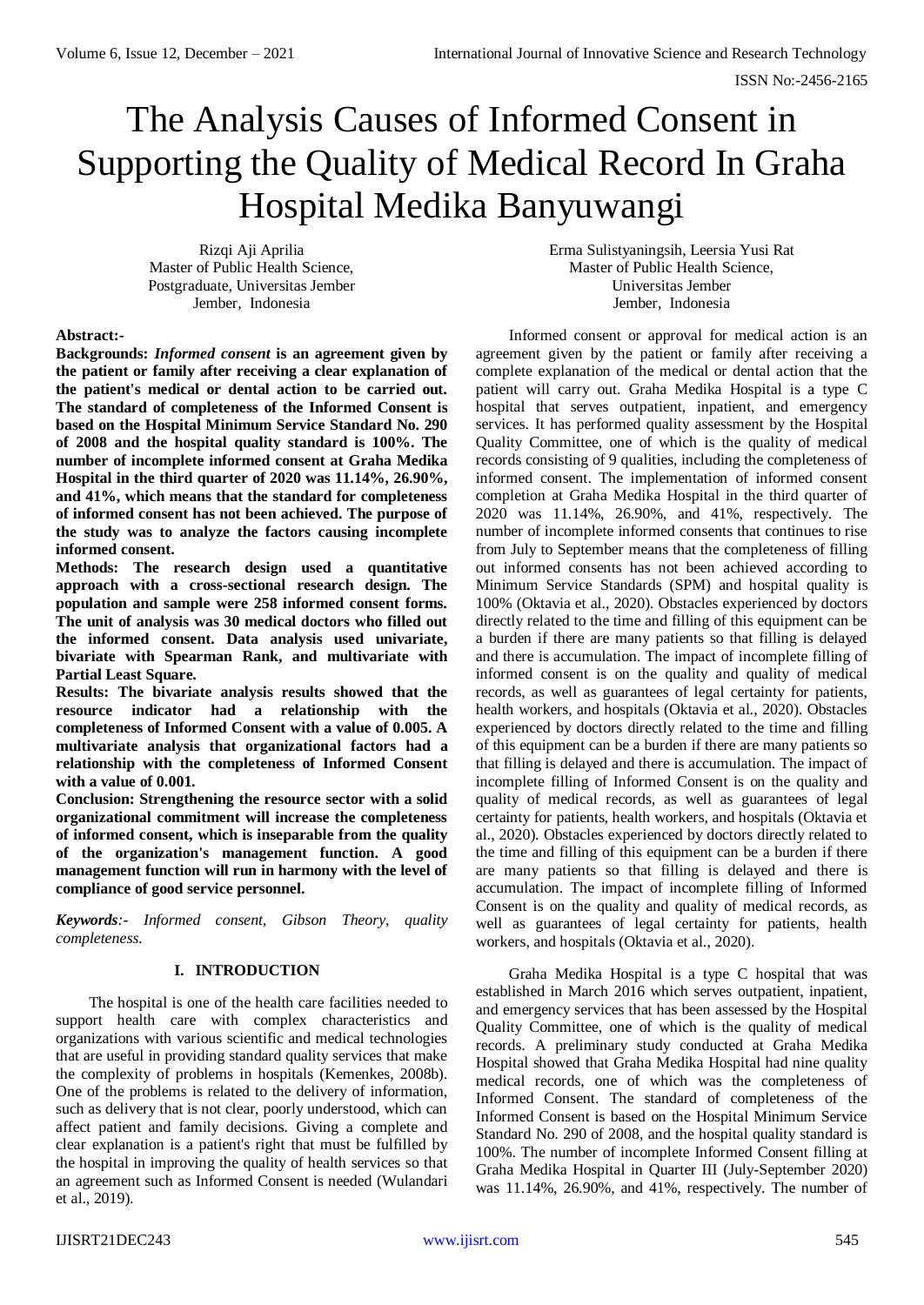incomplete Informed Consents that continues to rise from July to September means that the completeness of filling out Informed Consents has not been achieved according to Minimum Service Standards (SPM) and hospital quality is 100% (Oktavia et al., 2020). Minimum Service standards are performance benchmarks in determining the type and quality of basic service achievements (Government Regulation No. 58, 2005).

The observation results are that doctors will fill out medical records if given by nurses, and some doctors do not fill out medical records due to limited time. This is in line with Kencana et al. (2019) research that doctors know that filling informed consent is their responsibility. However, some doctors do not fill in because they are in a hurry with other practice schedules, and many patients result in the delayed filling. The results of an interview with one of the doctor's assistants that the doctor will fill it out if given the form to fill out. Although some doctors do not fill it completely, the assistant will complete it. Obstacles experienced by doctors directly related to time and filling of equipment can be a burden if there are many patients so that filling is delayed after service. Not all doctors want to fill in the completeness immediately after the service, some have piled up, and some can be completed after the service. This reflects that the doctor in charge still has responsibility for the completeness of the patient's medical record file, even though the doctor's performance in filling out Informed Consent after being given information is still not up to standard and needs to be improved.

It is known that three factors that can affect the completeness of filling *informed consent* are organizational, technical, and behavioral factors that have a positive effect on performance (Paulus et al., 2019). Gibson et al. (2012) in Putri (2020) that job performance is the result of work-related to organizational goals in the form of quality, efficiency, and effectiveness. Gibson et al. (2005) in Fitria et al. (2018) performance theory models that affect individual behavior and performance include individual, organizational and psychological factors. Individual factors consist of abilities and skills, background, and demographics. Psychological factors consist of perception, attitude, personality, learning and motivation. While organizational factors are classified into resources, leadership, rewards, structure, and job design (Putri. 2020).

The impact of incomplete filling *informed consent* is on the quality and quality of medical records and guarantees of legal certainty for patients, health workers, and hospitals (Oktavia et al., 2020). in negligence on medical action in accordance with Article 359 of the Criminal Code. So with this Informed Consent, errors that are suspected of being malpractice can be minimized (Syafruddin & Rohman, 2019). However, the approval of medical action does not abolish legal liability if it is proven that there is negligence in medical action that results in patient losses (Ministry of Health, 2008a).

Based on the description above, incomplete *informed consent* can be called errors and omissions according to law. The researchers are interested in analyzing the factors that cause incomplete informed consent in supporting hospitals'

quality of medical records. The theory that will be used is the Performance theory by Gibson, which includes individual, psychological and organizational factors.

## **II. METHODS**

The research design used a quantitative approach with an analytic observational research type and a cross-sectional research design. The research location is at Graha Medika Banyuwangi Hospital for 6 months. The population in this study is the informed consent form for the Fourth Quarter of 2020 with a total of 722 forms with a sample of 258 Informed Consent forms and sampling using simple random sampling with a lottery system.

The unit of analysis used 30 doctors. Data sources are primary data in the form of a questionnaire filled out by the doctor and secondary data obtained from the checklist for the completeness of the Informed Consent form. The independent variables are individual factors (ability, family background, experience, age, gender), psychological factors (perception, attitude, personality, learning, motivation), organizational factors (resources and leadership), and the dependent variable is the completeness of informed consent. Data analysis using univariate, bivariate using Spearman Rank test with SPSS software and multivariate using Partial Least Square with SmartPLS 3.0 software.

## **III. RESULTS AND DISCUSSION**

Respondents in this study were 30 doctors who worked at Graha Medika Hospital with a distribution of 25 specialists and 5 general practitioners and divided into 14 permanent doctors and 16 contract doctors. 30 doctors were asked to be the unit of analysis to measure the factors that could affect the completeness of the Informed Consent. There were 258 Informed Consent forms in the analysis of the completeness of the fillings, which are spread over 30 doctors.

Based on the results of univariate data analysis, 83% of the Informed Consent forms filled out by doctors at Graha Medika Hospital were at a completeness level of 81-100%. The perception of doctors who filled out the informed consent at Graha Medika Hospital was very good at 90.3%. 71.3% of doctors who filled out Informed Consent at Graha Medika Hospital were good. 50.8% of doctors who filled Informed Consent at Graha Medika Hospital were very good. 66.7% of doctors who filled out Informed Consent at Graha Medika Hospital were very good. 80.2% motivation of doctors who filled out the Informed Consent at Graha Medika Hospital was very good. The resources at Graha Medika Hospital are very supportive of the completeness of the Informed Consent of 51.2%. By 80.

The bivariate test in this study used the Spearman Rank correlation test with the help of SPSS to answer the hypothesis between the independent variables (individual factors, psychological factors, and organizational factors) and the dependent factor (incomplete informed consent). This bivariate test aims to determine the level of closeness of the relationship between variables X and Y. The results of the bivariate analysis are described in Table 1.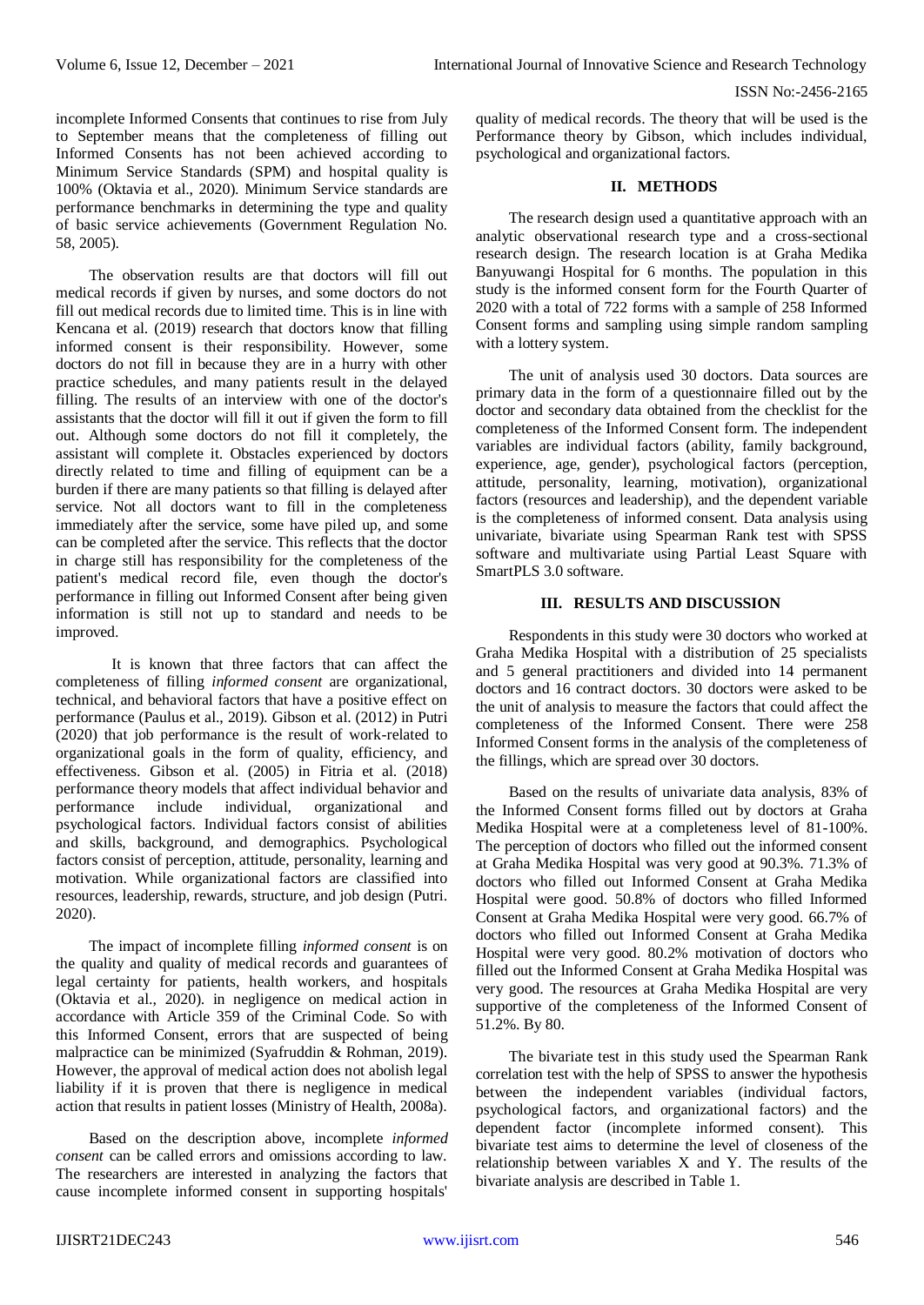| Variable                               | Indicator   | Correlation<br>p-value |             |  |  |  |
|----------------------------------------|-------------|------------------------|-------------|--|--|--|
|                                        |             |                        | Coefficient |  |  |  |
| Individual                             | Ability     | 0.735                  | 0.021       |  |  |  |
| Factor                                 |             |                        |             |  |  |  |
|                                        | Background  | 0.146                  | $-0.091$    |  |  |  |
|                                        | Experience  | 0.146                  | $-0.091$    |  |  |  |
|                                        | Age         | 0.070                  | $-0.113$    |  |  |  |
|                                        | Gender      | 0.940                  | $-0.005$    |  |  |  |
| Psychological                          | Perception  | 0.095                  | 0.104       |  |  |  |
| Factor                                 |             |                        |             |  |  |  |
|                                        | Attitude    | 0.317                  | 0.063       |  |  |  |
|                                        | Personality | 0.222                  | $-0.076$    |  |  |  |
|                                        | Learn       | 0.219                  | $-0.077$    |  |  |  |
|                                        | Motivation  | 0.571                  | $-0.035$    |  |  |  |
| Organizational                         | Resource    | 0.005                  | $-0.176$    |  |  |  |
| Factor                                 |             |                        |             |  |  |  |
|                                        | Leadership  | 0.104                  | $-0.101$    |  |  |  |
| Table 1: Results of Bivariate Analysis |             |                        |             |  |  |  |

Table 1 can be explained that only resource indicators on organizational factor variables have a relationship to the incompleteness of Informed Consent with a p-value of 0.005.

The results of subsequent analysis using PLS. This study states a relationship between variables if the value of p-value is  $0.05$  (value = 5%). Table 1 describes the statistical results



Based on the structural model, the results of statistical tests can be explained as in Table 2.

| Independent | Dependent                          | Std.      | $T-$             | $p-$  |  |
|-------------|------------------------------------|-----------|------------------|-------|--|
| Variable    | Variable                           | Deviation | <i>Statistic</i> | value |  |
| individual  | Incomplete                         | 0.078     | 1,534            | 0.126 |  |
| factor      | informed                           |           |                  |       |  |
|             | consent                            |           |                  |       |  |
| Psychologic | Incomplete                         | 0.164     | 0.896            | 0.371 |  |
| al factors  | informed                           |           |                  |       |  |
|             | consent                            |           |                  |       |  |
| Organizatio | Incomplete                         | 0.039     | 3.366            | 0.001 |  |
| nal factors | informed                           |           |                  |       |  |
|             | consent                            |           |                  |       |  |
|             | Table 2 · Statistical Test Results |           |                  |       |  |

 $\mathcal{L}$  : Statistical Test Result

## *A. Completeness Informed Consent*

The results showed that 83% of the Informed Consent forms at Graha Medika Hospital were at a completeness level of 81-100%, which means that the completeness was very good. The results of the observation on the form that out of 258 forms, as many as 216 were written complete and the rest were written incomplete. The most incomplete fillings at the 0-20% level are 17 forms which are contained in the contents and signatures. This incomplete Informed Consent form will be returned to the unit or DPJP in charge of the patient to be completed. This Informed Consent form must be filled out completely because it involves the responsibility and accountability of a health professional so that if the informed consent is incomplete, it will be returned to the responsible unit.

This is in accordance with the results of the Wicaksana research (2019), which explains that informed consent is a therapeutic contract between a doctor and a patient. Informed consent will guarantee a legal relationship between doctors and patients based on fulfilling rights and obligations that can be fully accounted for. Before approval, informed consent is made between doctors, and patients must go through an explanation phase. Patients must understand the procedures that will be received later so that there is no element of coercion. Any action given to the patient without informed consent is confirmed to be invalid and can be legally challenged.

An Informed Consent is given after the client has received complete information, including the purpose of the procedure, the risks and benefits of the procedure, as well as all information related to the procedure that the patient will receive. Completeness of informed consent is an absolute thing in implementing health services. Therefore, the essence of implementing Informed Consent is in a detailed explanation so that the patient understands the actions or services received by him while in the health facility (Falvo, 2011 in Sharma, 2017).

## *B. The Analysis of Relationship of Individual Factors to Completeness Informed Consent*

This study indicates that all indicators on individual factors have no relationship with incomplete informed consent (pvalue  $> 0.05$ ). Based on the p-value, the highest is on the gender indicator, and the lowest is on the age indicator. This means that the age indicator is more likely to be associated with incomplete informed consent than other indicators. The gender indicator is the indicator least associated with incomplete informed consent. Whether or not an Informed Consent document is complete manifests individual compliance with an applicable standard procedure. The incompleteness of the Informed Consent is a reference for the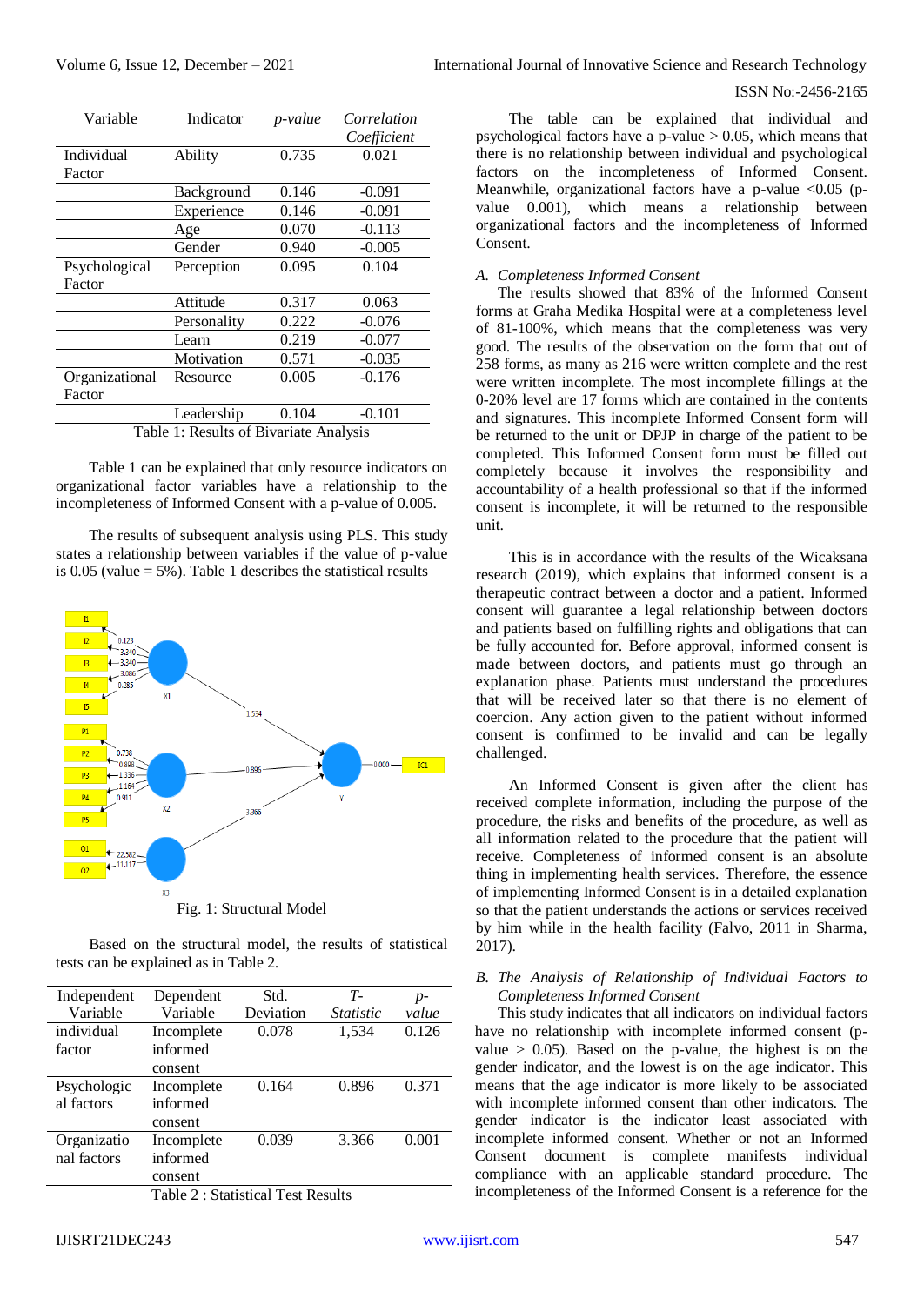doctor's non-compliance with the legal aspects that have been determined.

The ability of doctors to understand Informed Consent accompanied by implementation according to standard procedures reflects that the doctor individually can fulfill medical service standards so that the ability of doctors has a relevant relationship with the completeness of the Informed Consent form (Riyadi, 2018). Informed consent's theoretical ability and experience will be higher if it is based on good motivation to fulfill Informed Consent documents according to standard procedures. Motivation becomes a psychological driving force when doctors provide medical services. This is in accordance with the results of Meyyulinar's research (2019),

The facts from the research mention things that are different from the theory and relevant research above. The results of this study indicate that all indicators of individual factors (ability, background, experience, age, and gender) do not have a relationship with incomplete Informed Consent due to other factors that have a stronger influence on individual doctors in completing Informed Consent. Individual factors that can affect the completeness of the Informed Consent are the high routine of doctors' activities in providing services in several places so that it can reduce attention to the completeness of the Informed Consent document. Most of the doctors at Graha Medika Hospital (53.3%) are contract doctors. The phenomenon of the high busyness of doctors to provide medical services in several health facilities can reduce the awareness of doctors themselves in completing medical record documents, one of which is Informed Consent. This is in accordance with Ramadani's research (2017), which explains that not all doctors fill out the Informed Consent sheet according to their responsibilities. This is due to the high level of doctor's busyness, resulting in a lack of awareness that Informed Consent is essential medical record documentation to be completed. It was explained that not all doctors filled out the Informed Consent sheet in accordance with their responsibilities. This is due to the high level of doctor's busyness, resulting in a lack of awareness that Informed Consent is vital medical record documentation to be completed. It was explained that not all doctors filled out the Informed Consent sheet in accordance with their responsibilities. This is due to the high level of doctor's busyness, resulting in a lack of awareness that Informed Consent is a very important medical record documentation to be completed.

# *C. The Analysis of Relationship of Psychological Factors to Completeness Informed Consent*

This study indicates no relationship between psychological factors from indicators of perception, attitude, personality, learning, and motivation with incomplete informed consent (pvalue  $> 0.05$ ). Table 4.5 shows that the highest p-value is on the motivation indicator, and the lowest is on the perception indicator. It means that perception has a greater chance of being associated with incomplete Informed Consent than other indicators on psychological variables, and motivation has the highest level of omission of relationship with incomplete Informed Consent than other indicators on psychological variables.

This is in accordance with the results of Haniefa's research (2014) that there is no relationship between the doctor's education phase and perceptions related to Informed Consent. The difference in the level of medical education is only in terms of expertise, not in the depth of insight of Informed Consent so that all levels of medical education will treat the interests of Informed Consent equally. This study shows no relationship between attitudes as one indicator with incomplete Informed Consent has the same relevance as the perception indicator. The absence of a relationship between perceptions and incomplete informed consent also affects attitudes and incomplete informed consent. In theory, it is stated that a good attitude will result in a good performance.

Similarly, Aisyiah's research (2015) explains a relationship between attitude and motivation with performance. A person's work behavior is strongly influenced by the person's attitude at work because there is a will in a person's attitude to do / not do the job well. Czerw's research (2015) also confirms a strong relationship between work attitude and performance. Psychological factors in the form of attitudes significantly affect performance because attitudes will directly encourage individual behavior to work according to procedures. Czerw's research (2015) also confirms a strong relationship between work attitude and performance.

The results of this study indicate that most of the doctors' personalities at Graha Medika Hospital are very good (50.8%), but the study's conclusion states that there is no relationship between personality and incomplete informed consent (p-value 0.222). Some doctors' behavior is good, and the completeness of the informed consent is good (81-100%), but the results of the analysis shows there is no relationship (Sari & Chalidyanto, 2016).

This is contrary to the results of the research conducted by Kosegeran (2019), which explains a relationship between personality type and performance. The study explains that personality affects performance because personality will impact work motivation. The last psychological factor is motivation. The results showed that most doctors at Graha Medika Hospital had very good motivation (80.2%). However, the conclusion of the research analysis stated that there was no relationship between motivation and incomplete Informed Consent (p-value 0.571). Motivation is self-motivation to try to make changes in behavior to meet their needs better. Selfmotivation in the world of work emphasizes producing good performance according to workplace regulations. Selfmotivation is needed for a worker to keep work psychologically stable so that the quality of work will be maintained simultaneously (Sadijan, 2008).

The results of this study contradict the research of Sudarmono (2017). It is explained that there is a relationship between motivation and a doctor's performance, and motivation has an effect of 8,155 times better than compensation and job satisfaction in influencing performance. Motivation is an internal driver of behavior that can defeat other influencing factors.

A study of all indicators of psychological factors, including perception, attitude, personality, learning, and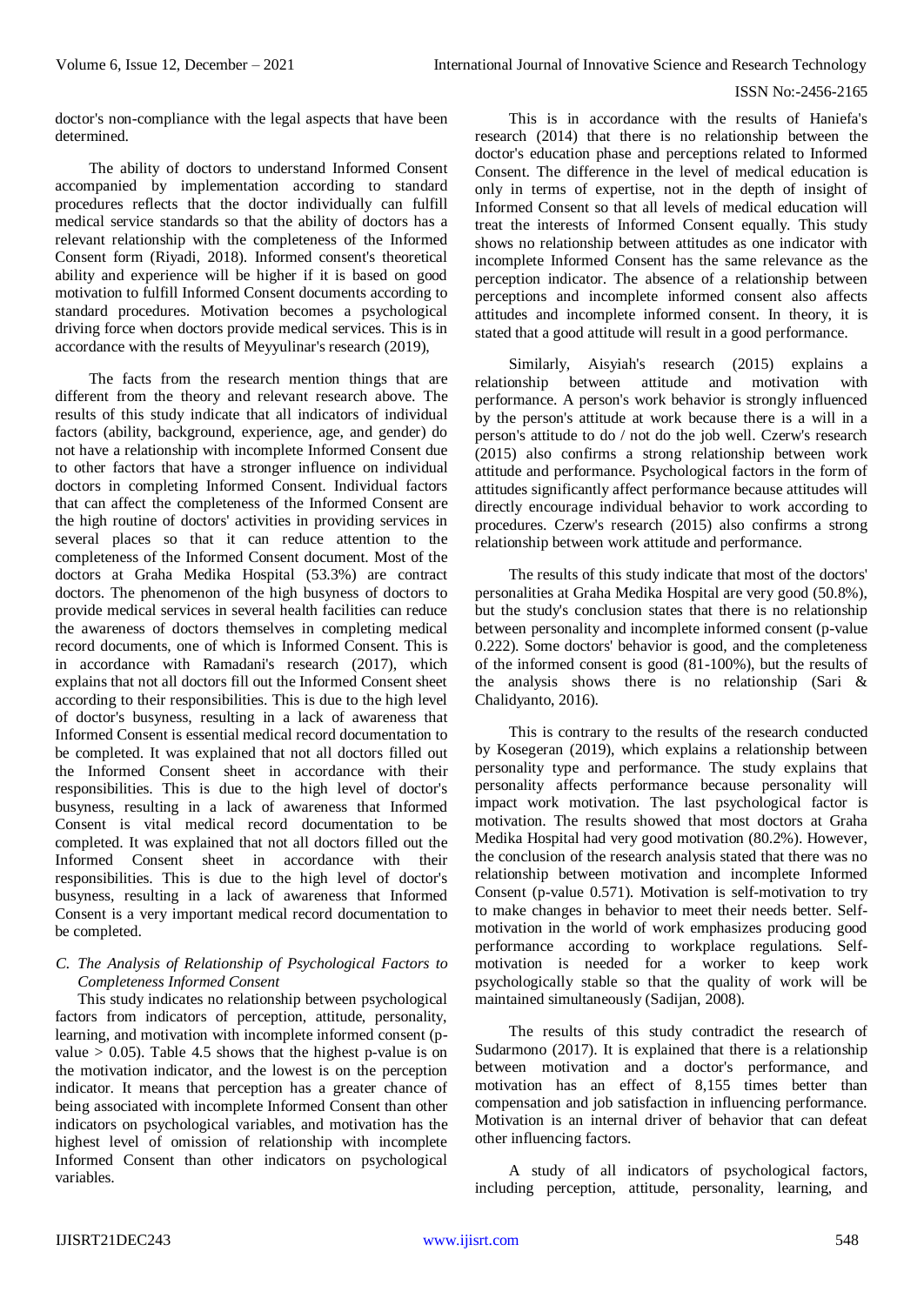motivation, can be concluded that perception, self-personality, and learning are the main elements of a doctor's psychological factors in viewing and responding to the importance of Informed Consent. Motivation is the main thing that affects self-attitude in processing object stimulation in the form of Informed Consent, whether it is important or not important to be completed every time provide health services to patients. Informed consent, which is one of the benchmarks for doctors' performance in providing services, becomes a correction of how many psychological factors influence doctors' performance in the form of completing the Informed Consent form.

## *D. The Analysis of Relationship of Organizational Factors to Completeness Informed Consent*

There are two indicators of organizational factors, namely resources and leadership. The results showed that only resource indicators had a relationship with incomplete informed consent (p-value 0.005). The results of the tabulation study stated that most doctors (51.2%) stated that the resources at Graha Medika Hospital strongly supported the availability of complete Informed Consent documents. The results of the analysis stated that there was a relationship between resources and incomplete Informed Consent (p-value 0.005). Resources are valuable and have benefits for their use for survival and the achievement of certain goals. Completeness of the Informed Consent form will not be realized if there are no adequate resources to support it. Resources summarized in man,

The results of this study are relevant to the theory proposed by Purnaya (2016) that resources have a solid contribution to the quality of the completeness of the Informed Consent document. Adequate resources in each institution will support the completeness of documents for each performance, for example, adequate resources in hospitals will certainly support completeness of documents, including Informed Consent. This is because the resources owned by the hospital are the principal capital for the progress of the hospital and the provision of services in accordance with regulations and ethics. The resource problem that appears in this study lies in the human aspect, namely the high number of contract doctors (53.3%) at Graha Medika Hospital.

The relationship between resources and incomplete informed consent can also be influenced by the doctor's tenure at Graha Medika Hospital. Most of the work experience of doctors at Graha Medika Hospital is between 0-5 years (73.3%). Doctors who are still relatively new can be an obstacle in understanding the completeness of Informed Consent because it is related to their insight about Informed Consent. This is in line with Vyas' research (2019), which explains that Informed Consent's knowledge, attitude, and practice to doctors who have just graduated are adequate. However, conducting an in-depth study through workshops or seminars is necessary to increase in-depth understanding of Informed Consent. Relatively new Doctors already have an understanding of Informed Consent. It is just that in practice, it is often not appropriate. Therefore, recommendations for increasing insight through socialization are the right steps.

The next indicator of organizational factors is leadership. The results showed that most of the leadership at Graha

Medika Hospital was very good (80.2%) to support the completeness of the Informed Consent. The hospital management has demanded and encouraged the completeness of the Informed Consent document as a legal, medical record document. The analysis results concluded that there was no relationship between leadership and incomplete informed consent (p-value 0.104). This means that other factors in the organizational factor have a stronger influence on the completeness of the Informed Consent.

Leadership in a service facility is closely related to resources. This is related to the leader as a policymaker in the workplace. Policymaking certainly goes through various stages of study, and one of them considers the available resources so that there is a strong correlation between leadership patterns and resources. The pattern of leadership cannot be the same in all organizations because the dynamics of each organization are different. Therefore, the right leadership pattern will significantly affect organizational commitment and employee performance. This is in line with Titioka's research (2019) that leadership style has a positive and significant effect on organizational commitment and employee performance. Leaders as role models must be precise in making a policy. The right policy will be an organizational commitment in its implementation, so that employee performance will increase following the organizational commitment made. The absence of a relationship between leadership and incomplete Informed Consent is still related to the limited resources available at Graha Medika Hospital so that the commitments formed in each hospital are less binding. This has become a classic phenomenon when there are limited doctors. A service that is not primary often becomes neglected and, in this case, is the completeness of the Informed Consent document.

## *E. The Analysis of Relationship of Individual, Psychological and Organizational Factors to Completeness Informed Consent*

The results of the PLS test of this study stated that only organizational factors had an influence on the incompleteness of Informed Consent (p-value 0.001). The influence of organizational factors on the incompleteness of Informed Consent is inseparable from the indicators of available resources at Graha Medika Hospital. Table 4.5 shows that the p-value of the resource indicator is  $0.005$  (p-value  $\leq 0.05$ ), so it can be concluded that resources have a relationship with incomplete informed consent. The frequency distribution table of the research results shows that the resource indicator on the organizational factor variable has a unique variant compared to other indicators. The variance of the data on the resource indicator is directly proportional to the incompleteness of the Informed Consent.

The relationship between resources and incomplete informed consent cannot be separated from the high number of contract doctors at Graha Medika Hospital. The high number of contract doctors at Graha Medika Hospital directly affects the quality of service professionalism, especially in the field of completeness of ethical documents. This condition has its own psychological and organizational effects. In some places, the practice cycle of doctors makes the workload high and even beyond the limits of ability. This high workload indirectly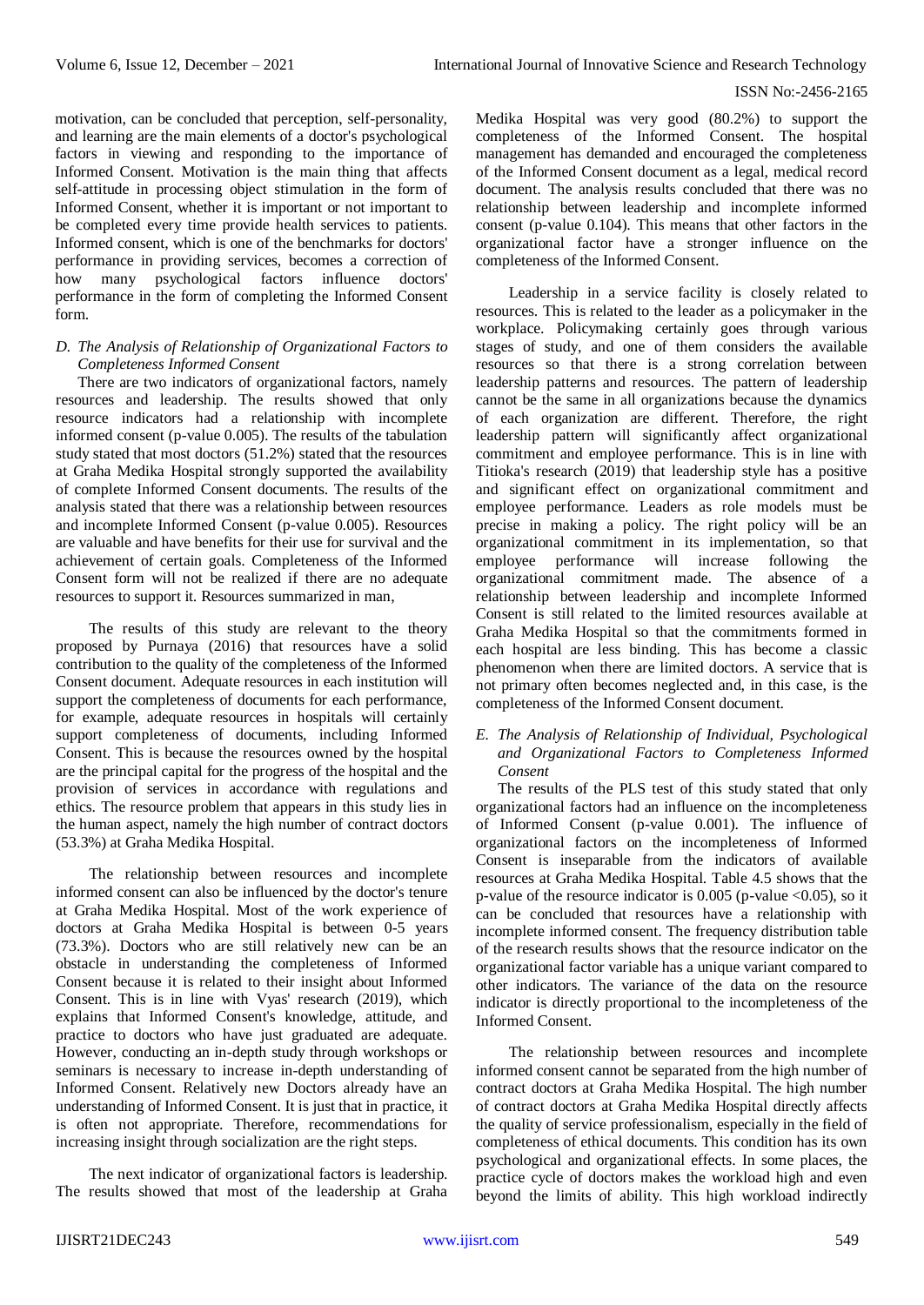creates a priority mindset, so doctors will rule out less considered primary. Changes in work attitudes that tend to decrease are triggered by fatigue due to excessive workload. In line with the results of Ma's research (2014), explained that excessive workload can cause fatigue both psychologically and physiologically. Excessive workload will result in excessive energy loss and high emotional stress, coupled with strong stressor power conditions. The condition is the same as experienced by contract doctors. Practices carried out in several places make physical activity increase and psychological stress in itself. Of course, this condition causes a disorientation effect on several aspects that are considered not urgent, such as the completeness of the Informed Consent.

Strengthening an organization's resources cannot be separated from the quality of its management function itself. The results of Ritonga's research (2019) explain a relationship between the management function and compliance with a positive direction of the relationship. A good management function will run in harmony with the level of compliance of good service personnel as well. According to standardization, the availability of good resources will certainly affect the quality of services, one of which is the fulfillment of ethical documents. A good and proportionate doctor's resources will certainly focus attention on the completeness of the Informed Consent. Doctors will view that Informed Consent is one of the principles of patient safety that is sought, not an additional task. Therefore,

The absence of a relationship from individual factors and psychological factors to the incompleteness of Informed Consent is strongly influenced by aspects of the resources owned by Graha Medika Hospital. One of the primary resources in the hospital is human resources. Human resources will be optimal if they are supported by other main resources, such as finance (money) and facilities (materials) (Misbahuddin, 2020; Setyawan, 2020).

A service must have good quality resources to realize a professional service. The quality of reliable human resources has a positive relevance to employee performance because it directly increases the professionalism of the employee's work. Research by Gasim (2019) explained that the quality of human resources is an absolute must to realize work professionalism that is measurable in the performance of employees of a company. The quality of resources is realized when the number of employees is balanced with the workload received, and the competencies possessed by employees are in accordance with the work qualifications carried out.

The limited number of doctor resources owned by Graha Medika Hospital in the form of a large number of contract doctors has become a special concern to fix the regulations for the provision of permanent doctors. Although the description of individual factors and psychological factors on average are in the positive category in supporting the completeness of the informed consent, organizational factors are more dominant in influencing the completeness of the informed consent. The facts and scientific review of this research conclude that resources have a strong contribution to supporting the Informed Consent's completeness. Therefore, there is a need for an increase in resources in building services

that meet ethical aspects to improve patient safety, one of which is fulfilling the completeness of Informed Consent according to applicable standards.

## **IV. CONCLUSIONS AND RECOMMENDATIONS**

The Informed Consent forms at Graha Medika Hospital are very good, reflecting one of the health services' professionalism. There was no relationship between individual factors and incomplete Informed Consent. The results showed that ability, family background, experience, age and gender have no relationship with doctors' performance in the completeness of Informed Consent. There was no relationship between psychological factors and incomplete Informed Consent, and perceptions, attitudes, personality, learning, and motivation have no relationship with doctors' performance in the completeness of Informed Consent. There was a relationship between resources and incomplete Informed Consent on organizational factors. Only organizational factors had a relationship with Informed Consent incompleteness at Graha Medika Hospital. The effect of organizational factors on Informed Consent incompleteness is inseparable from the indicators of available resources at the hospital.

The hospital should conduct an in-depth study of their resources to support forming a service system that meets legal requirements with high ethical compliance for all workers and supports maximum use of resources. Hospital leaders can give warnings to doctors who do not comply with filling out the completeness of medical records and socializing about filling out to doctors regarding filling out Informed Consent and the importance of this Informed Consent. Further studies are necessary to measure the workload factor on work commitment to doctors who practice in several health-cares to determine doctors' performance. A qualitative approach can be carried out to deeply explore the factors related to doctors' performance, especially the completeness of filling out informed Consent/medical records.

#### **REFERENCES**

- [1.] Czerw A, Grabowski D. (2015). Work Attitudes and Work Ethics as Predictors of Work Engagement among Polish Employees. Polish Psychological Bulletin Vol. 46 (4): hal 503-512.
- [2.] Fitria, Arso, & Kusumawati. 2018. Hubungan Variabel Organisasi Dan Psikologis Dengan Kinerja Pegawai Puskesm,as Bendan Kota Pekalongan Dalam Era Jaminan Kesehatan Nasional. Jurnal Kesehatan Masyarakat (e-journal). Universitas Diponegoro: Semarang. Universitas PGRI Ronggolawe Tuban: Tuban. [https://books.google.co.id/books?id=\\_TYDEAAAQBAJ](https://books.google.co.id/books?id=_TYDEAAAQBAJ&pg=PA49&dq=pengertian+kemampuan&hl=id&sa=X&ved=2ahUKEwjk0NCzx7_tAhVGWH0KHQmaApsQ6AEwAnoECAIQAg#v=onepage&q=pengertian%20kemampuan&f=false) [&pg=PA49&dq=pengertian+kemampuan&hl=id&sa=X](https://books.google.co.id/books?id=_TYDEAAAQBAJ&pg=PA49&dq=pengertian+kemampuan&hl=id&sa=X&ved=2ahUKEwjk0NCzx7_tAhVGWH0KHQmaApsQ6AEwAnoECAIQAg#v=onepage&q=pengertian%20kemampuan&f=false) [&ved=2ahUKEwjk0NCzx7\\_tAhVGWH0KHQmaApsQ6](https://books.google.co.id/books?id=_TYDEAAAQBAJ&pg=PA49&dq=pengertian+kemampuan&hl=id&sa=X&ved=2ahUKEwjk0NCzx7_tAhVGWH0KHQmaApsQ6AEwAnoECAIQAg#v=onepage&q=pengertian%20kemampuan&f=false) [AEwAnoECAIQAg#v=onepage&q=pengertian%20kema](https://books.google.co.id/books?id=_TYDEAAAQBAJ&pg=PA49&dq=pengertian+kemampuan&hl=id&sa=X&ved=2ahUKEwjk0NCzx7_tAhVGWH0KHQmaApsQ6AEwAnoECAIQAg#v=onepage&q=pengertian%20kemampuan&f=false) [mpuan&f=false.](https://books.google.co.id/books?id=_TYDEAAAQBAJ&pg=PA49&dq=pengertian+kemampuan&hl=id&sa=X&ved=2ahUKEwjk0NCzx7_tAhVGWH0KHQmaApsQ6AEwAnoECAIQAg#v=onepage&q=pengertian%20kemampuan&f=false) [diakses 9 Desember 2020].
- [3.] Gasim. (2019). Pengaruh Kualitas Sumberdaya Manusia dan Profesionalisme Kerja Terhadap Kinerja Karyawan dengan Kepuasan Kerja sebagai Variabel Moderasi pada Asuransi Bhineka Life Kupang. Program Studi Akuntansi Fakultas Ekonomi Universitas Muhammadiyah Kupang. Jurnal Akuntansi Vol. 6 No. 2: Halaman 18-29.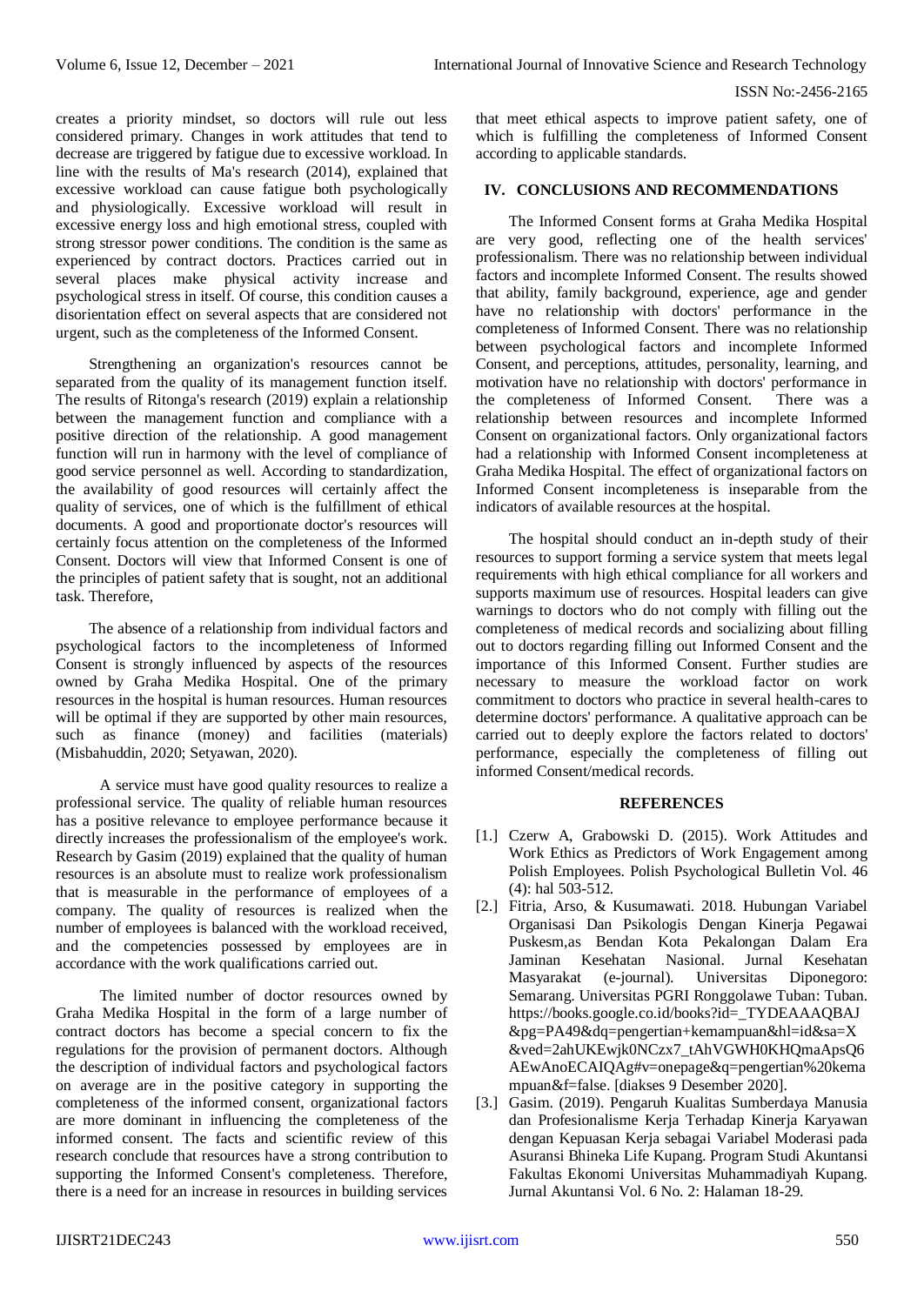- [4.] Haniefa D, Wujoso H, Suwandono A. (2014). Perbedaan Fase Pendidikan Kedokteran terhadap Persepsi tentang Informed Consent. Jurnal Nexus Kedokteran Klinik Vol. 3 No. 2.
- [5.] Ismainar. 2018. Manajemen Unit Kerja: Untuk Perekam Medis dan Informatika Kesehatan Ilmu Kesehatan Masyarakat Keperawatan dan Kebidanan. CV Budi Utama: Yogyakarta. [https://books.google.co.id/books?id=B8lcDwAAQBAJ&](https://books.google.co.id/books?id=B8lcDwAAQBAJ&pg=PA137&dq=kelengkapan+pengisian+berkas&hl=id&sa=X&ved=2ahUKEwiOtaX56evtAhV94HMBHTAOD9oQ6AEwAHoECAUQAg#v=onepage&q=kelengkapan%20pengisian%20berkas&f=false) [pg=PA137&dq=kelengkapan+pengisian+berkas&hl=id&](https://books.google.co.id/books?id=B8lcDwAAQBAJ&pg=PA137&dq=kelengkapan+pengisian+berkas&hl=id&sa=X&ved=2ahUKEwiOtaX56evtAhV94HMBHTAOD9oQ6AEwAHoECAUQAg#v=onepage&q=kelengkapan%20pengisian%20berkas&f=false) [sa=X&ved=2ahUKEwiOtaX56evtAhV94HMBHTAOD9](https://books.google.co.id/books?id=B8lcDwAAQBAJ&pg=PA137&dq=kelengkapan+pengisian+berkas&hl=id&sa=X&ved=2ahUKEwiOtaX56evtAhV94HMBHTAOD9oQ6AEwAHoECAUQAg#v=onepage&q=kelengkapan%20pengisian%20berkas&f=false) [oQ6AEwAHoECAUQAg#v=onepage&q=kelengkapan%](https://books.google.co.id/books?id=B8lcDwAAQBAJ&pg=PA137&dq=kelengkapan+pengisian+berkas&hl=id&sa=X&ved=2ahUKEwiOtaX56evtAhV94HMBHTAOD9oQ6AEwAHoECAUQAg#v=onepage&q=kelengkapan%20pengisian%20berkas&f=false) [20pengisian%20berkas&f=false.](https://books.google.co.id/books?id=B8lcDwAAQBAJ&pg=PA137&dq=kelengkapan+pengisian+berkas&hl=id&sa=X&ved=2ahUKEwiOtaX56evtAhV94HMBHTAOD9oQ6AEwAHoECAUQAg#v=onepage&q=kelengkapan%20pengisian%20berkas&f=false) [diakses 26 Desember 2020].
- [6.] Kemenkes 2008b. Permenkes Nomor 129/Menkes/SK/II/2008 tentang Standar Pelayanan Minimal Rumah Sakit.
- [7.] Kosegeran MG, Pangemanan DH, Hamel RS. (2019). Hubungan Tipe Kepribadian dengan Kinerja Perawat di Ruangan Rawat Inap RSU GMIM Bethesda Tomohon. E-Journal Keperawatan Volume 7 Nomor 1: hal 1-7.
- [8.] Ma J, Ma RM, Liu XW, Bian K, Wen Z, Li XJ, Zhang ZM, Hu WD. (2014). Workload Influence on Fatigue Related Psychological and Physiological Performance Changes of Aviators. PLOS One Vol. 9 Issue 2: hal 1-7.
- [9.] Meyyulinar H. (2019). Analisis Faktor-Faktor Penyebab Ketidaklengkapan Informed Consent pada Kasus Bedah di Rumah Sakit AL Marinir Cilandak. Jurnal Manajemen dan Administrasi Rumah Sakit Indonedia Vol. 3 No. 1: hal 34-45.
- [10.] Oktavia, Hardisman, & Erkadius. 2020. Analisis Ketidaklengkapan Pengisian Lembar Informed Consent Pasien Bedah di Rumah Sakit Tk. III Reksodiwiryo Padang. Jurnal Manajemen Informasi Kesehatan. Universitas Andalas: Padang. [https://webcache.googleusercontent.com/search?q=cache](https://webcache.googleusercontent.com/search?q=cache:zCYVKtGNgmQJ:https://jmiki.aptirmik.or.id/index.php/jmiki/article/view/15+&cd=1&hl=id&ct=clnk&gl=id) [:zCYVKtGNgmQJ:https://jmiki.aptirmik.or.id/index.php/](https://webcache.googleusercontent.com/search?q=cache:zCYVKtGNgmQJ:https://jmiki.aptirmik.or.id/index.php/jmiki/article/view/15+&cd=1&hl=id&ct=clnk&gl=id) [jmiki/article/view/15+&cd=1&hl=id&ct=clnk&gl=id.](https://webcache.googleusercontent.com/search?q=cache:zCYVKtGNgmQJ:https://jmiki.aptirmik.or.id/index.php/jmiki/article/view/15+&cd=1&hl=id&ct=clnk&gl=id) [diakses 24 November 2020].
- [11.] Oktavia. 2019. Sikap dan Kinerja Guru Profesional. CV Budi Utama: Sleman. [https://books.google.co.id/books?id=08qsDwAAQBAJ&](https://books.google.co.id/books?id=08qsDwAAQBAJ&pg=PA34&dq=faktor+psikologis+yang+mempengaruhi+kinerja&hl=id&sa=X&ved=2ahUKEwipq_fL_b_tAhWlQ3wKHd3_CIIQ6AEwAnoECAcQAg#v=onepage&q=faktor%20psikologis%20yang%20mempengaruhi%20kinerja&f=false) [pg=PA34&dq=faktor+psikologis+yang+mempengaruhi+](https://books.google.co.id/books?id=08qsDwAAQBAJ&pg=PA34&dq=faktor+psikologis+yang+mempengaruhi+kinerja&hl=id&sa=X&ved=2ahUKEwipq_fL_b_tAhWlQ3wKHd3_CIIQ6AEwAnoECAcQAg#v=onepage&q=faktor%20psikologis%20yang%20mempengaruhi%20kinerja&f=false) [kinerja&hl=id&sa=X&ved=2ahUKEwipq\\_fL\\_b\\_tAhWl](https://books.google.co.id/books?id=08qsDwAAQBAJ&pg=PA34&dq=faktor+psikologis+yang+mempengaruhi+kinerja&hl=id&sa=X&ved=2ahUKEwipq_fL_b_tAhWlQ3wKHd3_CIIQ6AEwAnoECAcQAg#v=onepage&q=faktor%20psikologis%20yang%20mempengaruhi%20kinerja&f=false) [Q3wKHd3\\_CIIQ6AEwAnoECAcQAg#v=onepage&q=fa](https://books.google.co.id/books?id=08qsDwAAQBAJ&pg=PA34&dq=faktor+psikologis+yang+mempengaruhi+kinerja&hl=id&sa=X&ved=2ahUKEwipq_fL_b_tAhWlQ3wKHd3_CIIQ6AEwAnoECAcQAg#v=onepage&q=faktor%20psikologis%20yang%20mempengaruhi%20kinerja&f=false) [ktor%20psikologis%20yang%20mempengaruhi%20kiner](https://books.google.co.id/books?id=08qsDwAAQBAJ&pg=PA34&dq=faktor+psikologis+yang+mempengaruhi+kinerja&hl=id&sa=X&ved=2ahUKEwipq_fL_b_tAhWlQ3wKHd3_CIIQ6AEwAnoECAcQAg#v=onepage&q=faktor%20psikologis%20yang%20mempengaruhi%20kinerja&f=false) [ja&f=false.](https://books.google.co.id/books?id=08qsDwAAQBAJ&pg=PA34&dq=faktor+psikologis+yang+mempengaruhi+kinerja&hl=id&sa=X&ved=2ahUKEwipq_fL_b_tAhWlQ3wKHd3_CIIQ6AEwAnoECAcQAg#v=onepage&q=faktor%20psikologis%20yang%20mempengaruhi%20kinerja&f=false) [diakses 9 Desember 2020].
- [12.] Paulus, Dharmawan & Agushybana. 2019. Faktor-Faktor yang Berhubungan degan Kelengkapan Dokumen Rekam Medis Rawat Inap di Rumah Sakit Tahun 2018. Jurnal Kesehatan Masyarakat. Universitas Diponegoro: Semarang. [https://webcache.googleusercontent.com/search?q=cache](https://webcache.googleusercontent.com/search?q=cache:ovEskGkIy04J:https://ejournal3.undip.ac.id/index.php/jkm/article/view/24810+&cd=1&hl=id&ct=clnk&gl=id) [:ovEskGkIy04J:https://ejournal3.undip.ac.id/index.php/jk](https://webcache.googleusercontent.com/search?q=cache:ovEskGkIy04J:https://ejournal3.undip.ac.id/index.php/jkm/article/view/24810+&cd=1&hl=id&ct=clnk&gl=id) [m/article/view/24810+&cd=1&hl=id&ct=clnk&gl=id.](https://webcache.googleusercontent.com/search?q=cache:ovEskGkIy04J:https://ejournal3.undip.ac.id/index.php/jkm/article/view/24810+&cd=1&hl=id&ct=clnk&gl=id) [diakses 25 Novemner 2020].
- [13.] Presiden Republik Indonesia. 2005. Undang-Undang Republik Indonesia Nomor 29 Tahun 2004 Tentang Praktik Kedokteran.
- [14.] Purnaya. 2016. Manajemen Sumber Daya Manusia. CV Andi Offset: Yogyakarta.

[https://books.google.co.id/books?id=OC03DgAAQBAJ](https://books.google.co.id/books?id=OC03DgAAQBAJ&printsec=frontcover&hl=id&source=gbs_ge_summary_r&cad=0#v=onepage&q&f=false) [&printsec=frontcover&hl=id&source=gbs\\_ge\\_summary\\_](https://books.google.co.id/books?id=OC03DgAAQBAJ&printsec=frontcover&hl=id&source=gbs_ge_summary_r&cad=0#v=onepage&q&f=false) [r&cad=0#v=onepage&q&f=false.](https://books.google.co.id/books?id=OC03DgAAQBAJ&printsec=frontcover&hl=id&source=gbs_ge_summary_r&cad=0#v=onepage&q&f=false) [diakses 26 Desember 2020].

- [15.] Putri. 2020. Sistem Penilaian Kinerja Perawat Pelaksana Berbasis Caring. CV Pena Persada: Banyumas. [https://books.google.co.id/books?id=MAENEAAAQBAJ](https://books.google.co.id/books?id=MAENEAAAQBAJ&pg=PA3&dq=teori+kinerja+gibson&hl=id&sa=X&ved=2ahUKEwi3v-md4rrtAhUQdCsKHXCTBRQQ6AEwAHoECAEQAg#v=onepage&q=teori%20kinerja%20gibson&f=false) [&pg=PA3&dq=teori+kinerja+gibson&hl=id&sa=X&ved](https://books.google.co.id/books?id=MAENEAAAQBAJ&pg=PA3&dq=teori+kinerja+gibson&hl=id&sa=X&ved=2ahUKEwi3v-md4rrtAhUQdCsKHXCTBRQQ6AEwAHoECAEQAg#v=onepage&q=teori%20kinerja%20gibson&f=false) [=2ahUKEwi3v](https://books.google.co.id/books?id=MAENEAAAQBAJ&pg=PA3&dq=teori+kinerja+gibson&hl=id&sa=X&ved=2ahUKEwi3v-md4rrtAhUQdCsKHXCTBRQQ6AEwAHoECAEQAg#v=onepage&q=teori%20kinerja%20gibson&f=false)[md4rrtAhUQdCsKHXCTBRQQ6AEwAHoECAEQAg#](https://books.google.co.id/books?id=MAENEAAAQBAJ&pg=PA3&dq=teori+kinerja+gibson&hl=id&sa=X&ved=2ahUKEwi3v-md4rrtAhUQdCsKHXCTBRQQ6AEwAHoECAEQAg#v=onepage&q=teori%20kinerja%20gibson&f=false) [v=onepage&q=teori%20kinerja%20gibson&f=false.](https://books.google.co.id/books?id=MAENEAAAQBAJ&pg=PA3&dq=teori+kinerja+gibson&hl=id&sa=X&ved=2ahUKEwi3v-md4rrtAhUQdCsKHXCTBRQQ6AEwAHoECAEQAg#v=onepage&q=teori%20kinerja%20gibson&f=false) [diakses 7 Desember 2020].
- [16.] Ramadani N, Djusmalinar, Putri IH. (2017). Gambaran Ketidaklengkapan Pengisian Lembar Informed Consent (CM 8) Tindakan Operasi di RSUD Dr. M. Yunus Bengkulu. Jurnal Perekam Medis dan Informasi Kesehatan Vol. 2 No.2: hal 1-9.
- [17.] Riyadi, Slamet. 2018. Faktor Peningkatan Kinerja Melalui Job Stress. Zifatama Jawara: Sidoarjo. [https://books.google.co.id/books?id=55wAEAAAQBAJ](https://books.google.co.id/books?id=55wAEAAAQBAJ&pg=PA88&dq=karakteristik+individu+dalam+peningkatan+kinerja&hl=id&sa=X&ved=2ahUKEwjj5eSs2b_tAhWJbisKHTG4AfQQ6AEwAXoECAkQAg#v=onepage&q=karakteristik%20individu%20dalam%20peningkatan%20kinerja&f=false) [&pg=PA88&dq=karakteristik+individu+dalam+peningka](https://books.google.co.id/books?id=55wAEAAAQBAJ&pg=PA88&dq=karakteristik+individu+dalam+peningkatan+kinerja&hl=id&sa=X&ved=2ahUKEwjj5eSs2b_tAhWJbisKHTG4AfQQ6AEwAXoECAkQAg#v=onepage&q=karakteristik%20individu%20dalam%20peningkatan%20kinerja&f=false) [tan+kinerja&hl=id&sa=X&ved=2ahUKEwjj5eSs2b\\_tAh](https://books.google.co.id/books?id=55wAEAAAQBAJ&pg=PA88&dq=karakteristik+individu+dalam+peningkatan+kinerja&hl=id&sa=X&ved=2ahUKEwjj5eSs2b_tAhWJbisKHTG4AfQQ6AEwAXoECAkQAg#v=onepage&q=karakteristik%20individu%20dalam%20peningkatan%20kinerja&f=false) [WJbisKHTG4AfQQ6AEwAXoECAkQAg#v=onepage&](https://books.google.co.id/books?id=55wAEAAAQBAJ&pg=PA88&dq=karakteristik+individu+dalam+peningkatan+kinerja&hl=id&sa=X&ved=2ahUKEwjj5eSs2b_tAhWJbisKHTG4AfQQ6AEwAXoECAkQAg#v=onepage&q=karakteristik%20individu%20dalam%20peningkatan%20kinerja&f=false) [q=karakteristik%20individu%20dalam%20peningkatan%](https://books.google.co.id/books?id=55wAEAAAQBAJ&pg=PA88&dq=karakteristik+individu+dalam+peningkatan+kinerja&hl=id&sa=X&ved=2ahUKEwjj5eSs2b_tAhWJbisKHTG4AfQQ6AEwAXoECAkQAg#v=onepage&q=karakteristik%20individu%20dalam%20peningkatan%20kinerja&f=false) [20kinerja&f=false.](https://books.google.co.id/books?id=55wAEAAAQBAJ&pg=PA88&dq=karakteristik+individu+dalam+peningkatan+kinerja&hl=id&sa=X&ved=2ahUKEwjj5eSs2b_tAhWJbisKHTG4AfQQ6AEwAXoECAkQAg#v=onepage&q=karakteristik%20individu%20dalam%20peningkatan%20kinerja&f=false) [diakses 9 Desember 2020].
- [18.] Sadijan. 2008. Upaya Meningkatakan Motivasi dan Ketrampilan Berbicara Bahasa Inggris Pada Expressing Opinions Melalaui Metode Students Team Achievement Divisions (STAD) Pada Siswa XI TITLC SMK Negeri 5 Surakarta Thaun Pelajaran 2013/2014. Jurnal Pendidikan. Forum Komunikasi Guru Pengawas Surakarta: Surakarta. *[https://books.google.co.id/books?id=DaWDDwAAQBAJ](https://books.google.co.id/books?id=DaWDDwAAQBAJ&pg=PA62&dq=pengertian+keterampilan+dan+kemampuan&hl=id&sa=X&ved=2ahUKEwiLpqvhob3tAhXhQ3wKHenHAPAQ6AEwAXoECAUQAg#v=onepage&q=pengertian%20keterampilan%20dan%20kemampuan&f=false) [&pg=PA62&dq=pengertian+keterampilan+dan+kemam](https://books.google.co.id/books?id=DaWDDwAAQBAJ&pg=PA62&dq=pengertian+keterampilan+dan+kemampuan&hl=id&sa=X&ved=2ahUKEwiLpqvhob3tAhXhQ3wKHenHAPAQ6AEwAXoECAUQAg#v=onepage&q=pengertian%20keterampilan%20dan%20kemampuan&f=false) [puan&hl=id&sa=X&ved=2ahUKEwiLpqvhob3tAhXhQ3](https://books.google.co.id/books?id=DaWDDwAAQBAJ&pg=PA62&dq=pengertian+keterampilan+dan+kemampuan&hl=id&sa=X&ved=2ahUKEwiLpqvhob3tAhXhQ3wKHenHAPAQ6AEwAXoECAUQAg#v=onepage&q=pengertian%20keterampilan%20dan%20kemampuan&f=false) [wKHenHAPAQ6AEwAXoECAUQAg#v=onepage&q=pe](https://books.google.co.id/books?id=DaWDDwAAQBAJ&pg=PA62&dq=pengertian+keterampilan+dan+kemampuan&hl=id&sa=X&ved=2ahUKEwiLpqvhob3tAhXhQ3wKHenHAPAQ6AEwAXoECAUQAg#v=onepage&q=pengertian%20keterampilan%20dan%20kemampuan&f=false) [ngertian%20keterampilan%20dan%20kemampuan&f=fa](https://books.google.co.id/books?id=DaWDDwAAQBAJ&pg=PA62&dq=pengertian+keterampilan+dan+kemampuan&hl=id&sa=X&ved=2ahUKEwiLpqvhob3tAhXhQ3wKHenHAPAQ6AEwAXoECAUQAg#v=onepage&q=pengertian%20keterampilan%20dan%20kemampuan&f=false) [lse](https://books.google.co.id/books?id=DaWDDwAAQBAJ&pg=PA62&dq=pengertian+keterampilan+dan+kemampuan&hl=id&sa=X&ved=2ahUKEwiLpqvhob3tAhXhQ3wKHenHAPAQ6AEwAXoECAUQAg#v=onepage&q=pengertian%20keterampilan%20dan%20kemampuan&f=false)*. [8 Desember 2020].
- [19.] Sari & Chalidyanto. 2016. Hubungan Faktor Psikologis Terhadap Kinerja Radiografer Rumah Sakit. Jurnal Administrasi Kesehatan Indonesia. Universitas Airlangga: Surabaya. [https://media.neliti.com/media/publications/71867-ID](https://media.neliti.com/media/publications/71867-ID-none.pdf)[none.pdf.](https://media.neliti.com/media/publications/71867-ID-none.pdf) [diakses 13 Desember 2020].
- [20.] Sudarmono, Margawati A, Jati SP. (2017). Hubungan Kompensasi, Motivasi dan Kepuasan Kerja dengan Kinerja Dokter pada BLUD Rumah Sakit Umum Daerah Dr. Loekmono Hadi Kudus. Jurnal Manajemen Kesehatan Indonesia Vol. 5 No. 1: hal 43-46.
- [21.] Syafruddin & Rohman. 2019. Model Perlindungan Dan Pemenuhan Hak Pasien Terhadap Pelaksanaan Informed Cosent di Indonesia. Universitas Borneo Tarakan: Kalimantan Utara. [https://webcache.googleusercontent.com/search?q=cache](https://webcache.googleusercontent.com/search?q=cache:jWdB9AISbU0J:https://jurnal.ugm.ac.id/jmh/article/view/37504+&cd=1&hl=id&ct=clnk&gl=id) [:jWdB9AISbU0J:https://jurnal.ugm.ac.id/jmh/article/vie](https://webcache.googleusercontent.com/search?q=cache:jWdB9AISbU0J:https://jurnal.ugm.ac.id/jmh/article/view/37504+&cd=1&hl=id&ct=clnk&gl=id) [w/37504+&cd=1&hl=id&ct=clnk&gl=id.](https://webcache.googleusercontent.com/search?q=cache:jWdB9AISbU0J:https://jurnal.ugm.ac.id/jmh/article/view/37504+&cd=1&hl=id&ct=clnk&gl=id) [diakses 30 November 2020].
- [22.] Titioka BM, Siahainenia AJD. (2019). Pengaruh Gaya Kepemimpinan dan Budaya Organisasi terhadap Komitmen Organisasi dan Kinerja Pegawai. Jurnal Ilmiah Manajemen Bisnis dan Inovasi Universitas Sam Ratulangi Vol. 6 No. 2: hal 73-97.